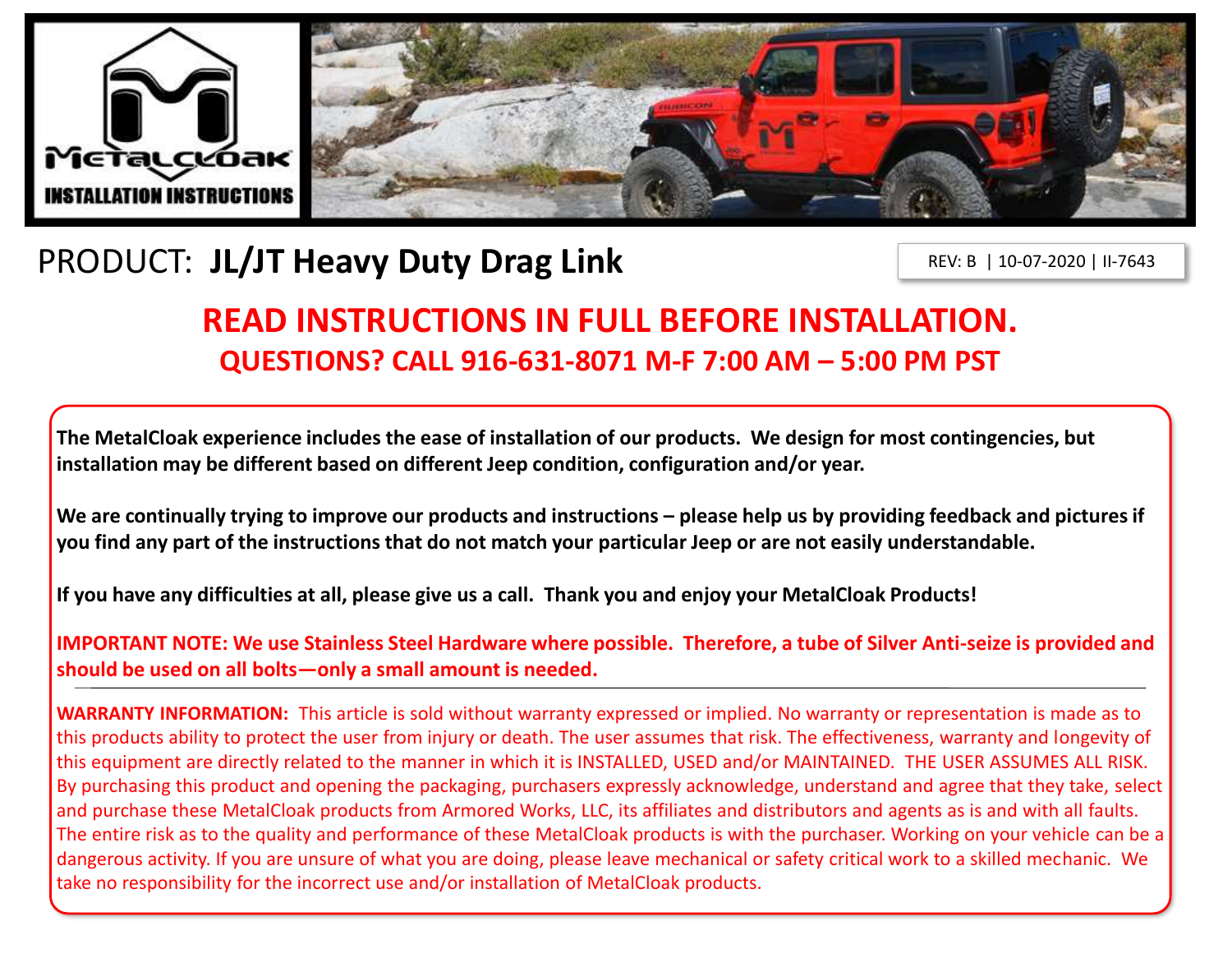

**Tools Required:** This list is the recommended tools for ease of installation. Other versions of the same tool can be used. For example, Allen Wrenches instead of Allen Drive Sockets.



**HOW TO USE THIS GUIDE:** The installation guide contains ALL steps for installation. Please read and follow the instructions in order of each page top to bottom, and left to right.

**Jeep Model:** Instructions may apply to multiple Jeep models, but are labeled separately where appropriate (i.e. TJ vs. LJ). **Options:** Because of the number of component options we offer, these instructions may contain steps that will not match your particular configuration. You can skip these steps.

**Images:** Pictures are provided and parts are labeled throughout the instructions. Each text box contains guidance based on the pictures next to it. The text will refer to alphabetical labels (A, B, etc.) found in the images.

**Installation Notes:** Terms may be used in the body of the instructions that you may not be familiar with, if you have any questions feel free to contact us at the number below, or email techhelp@metalcloak.com

**QUESTIONS: Any questions or comments about the instructions? Call us at 916-631-8071 M-F 7:00 AM – 5:00 PM PST.**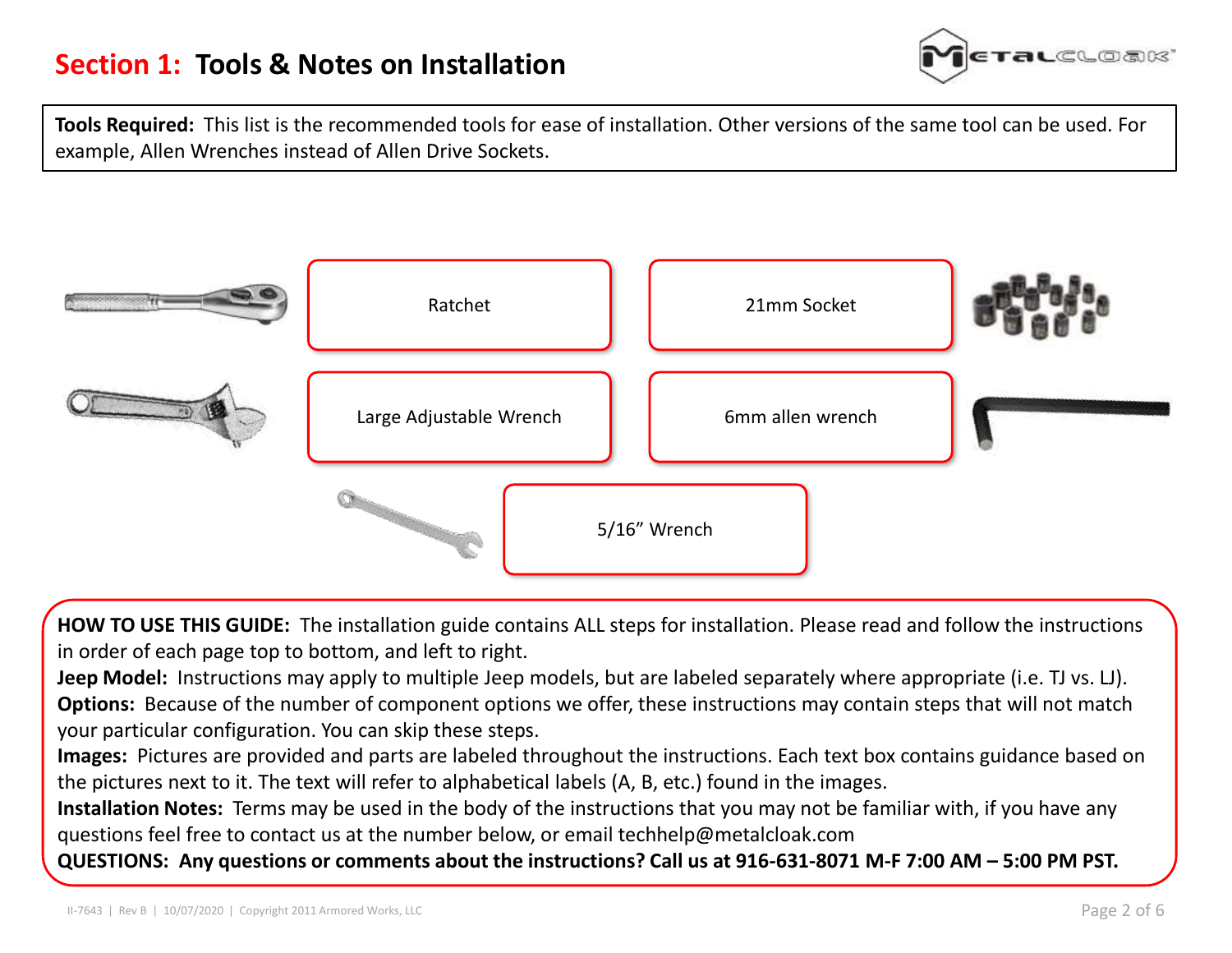**Section 2: Product Components**



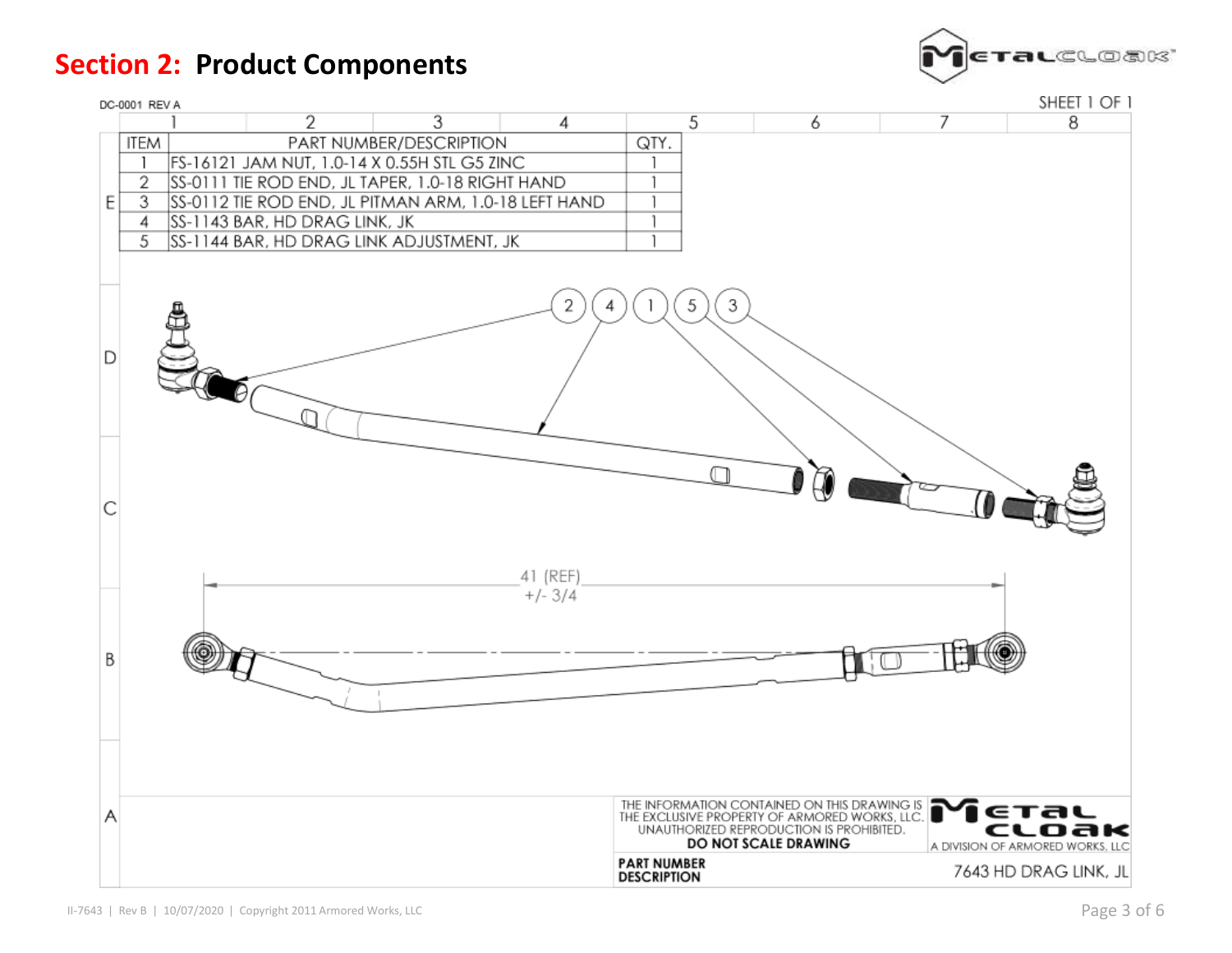

**Step 1:** Remove Stock Drag Link

A. Remove stock drag link using a 21mm socket.

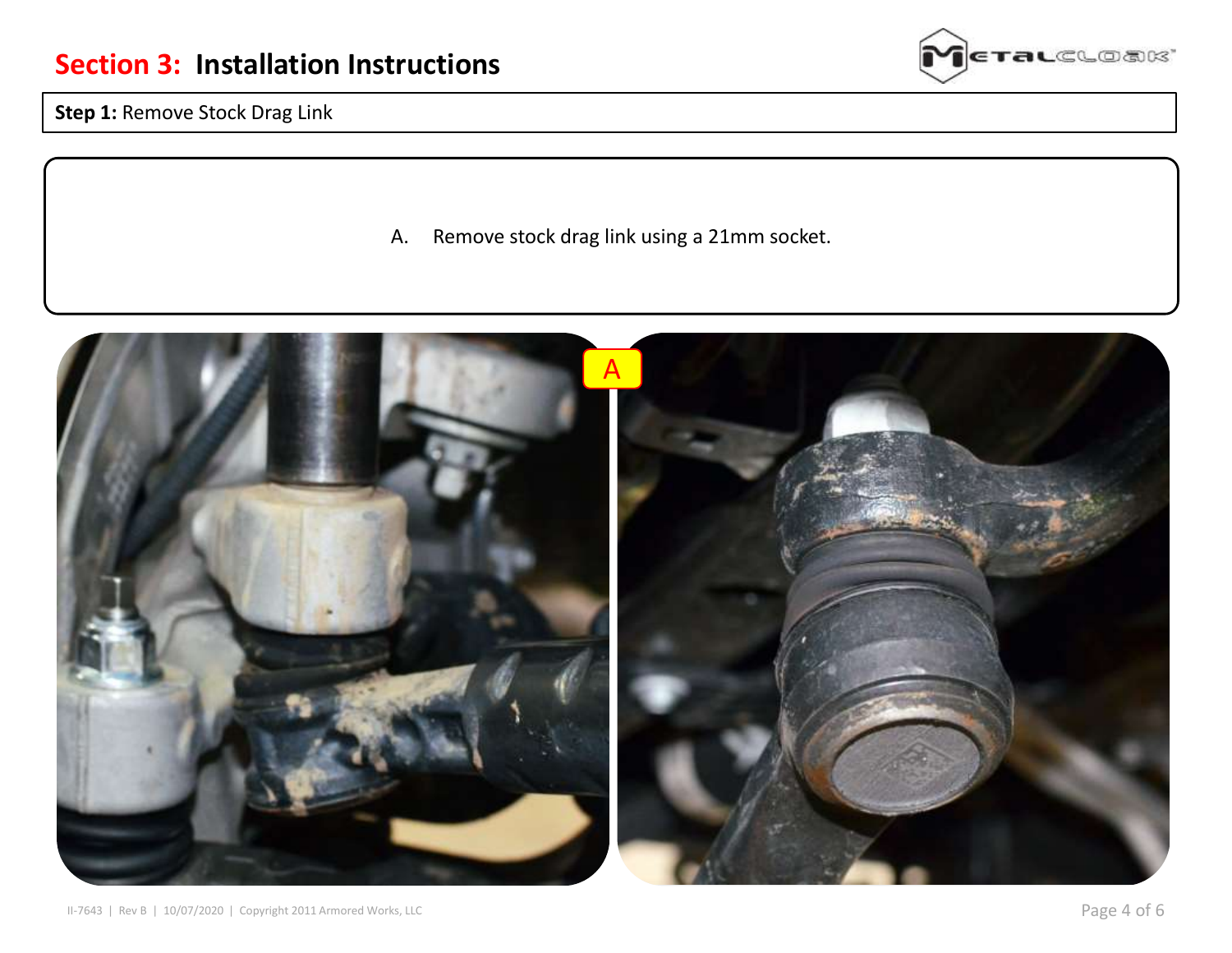#### **Step 2: Drag Link Preparation**

B. Assemble the drag link ends onto the drag link

**Note:** *The drag link ends have different handed threads and the drag link is made accordingly. The drag link end with the notched nut should be installed on the notched end of the drag link bar.*

- C. Using a 5/16 wrench install the grease zert into the drag link ends.
- D. Using a 21mm socket Install the MetalCloak JK Drag Link, preferable the passenger side first. The side of the drag link to be installed in the passenger side will have the bend in it. An extra pair of hands will be useful in holding the other side of the drag link. Use the provided castle nut and only snug the castle nut for now (you will fully tighten everything at the end).

**Note:** *The joint is assembled with grease but is recommended to have additional grease inserted before use.*



B C





D